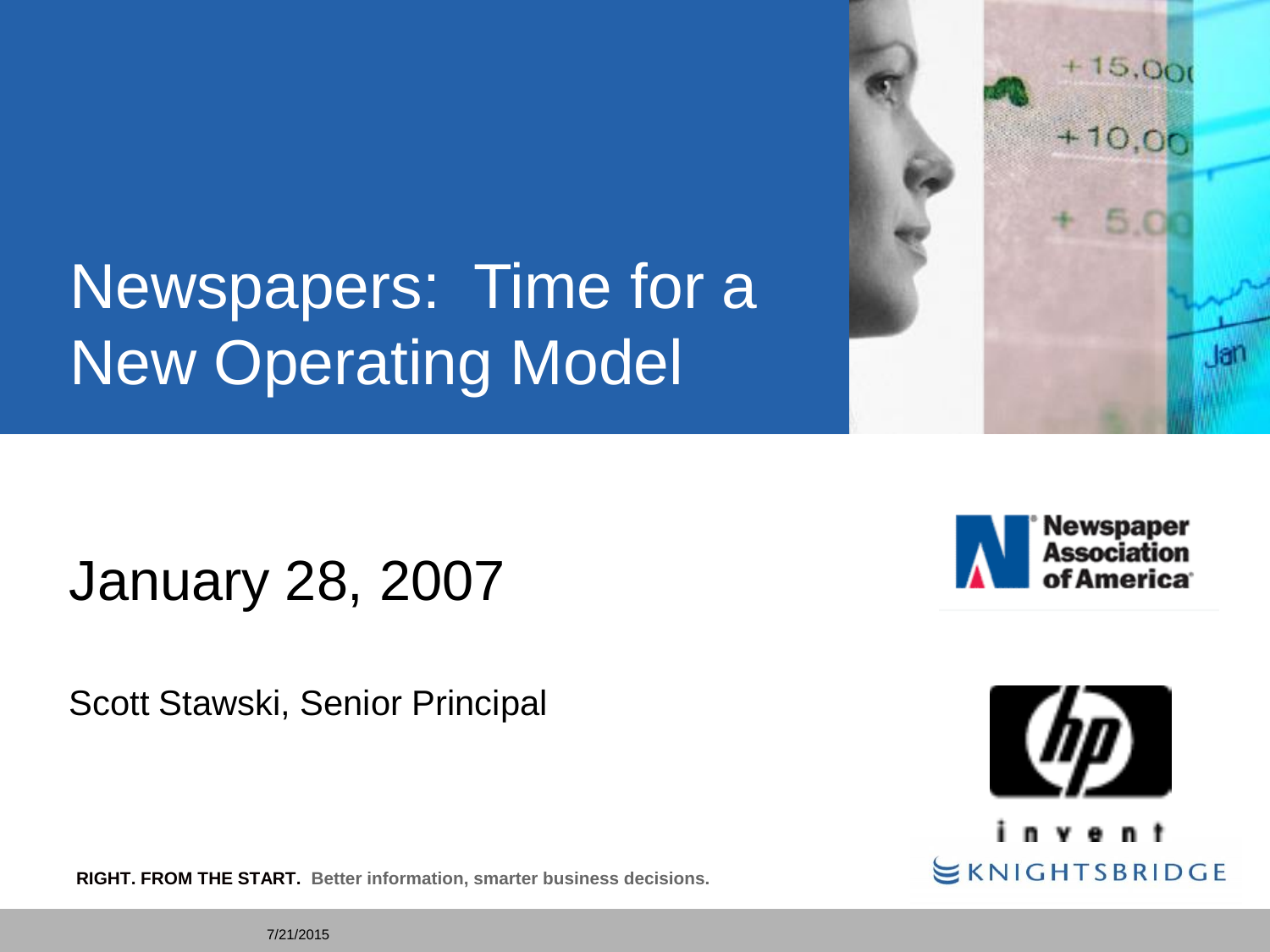- Newspaper companies whether the largest chain or an individual community owned paper are at risk of survival.
- Circulation and advertising revenue pressure will not only increase, but the rate of deterioration will increase.
- Dramatic actions must be taken immediately.

**The New Operating Model : Channel Independent Content Creator and Aggregator with Few Fixed Expenses or Owned Business Functions Outside of Content.**

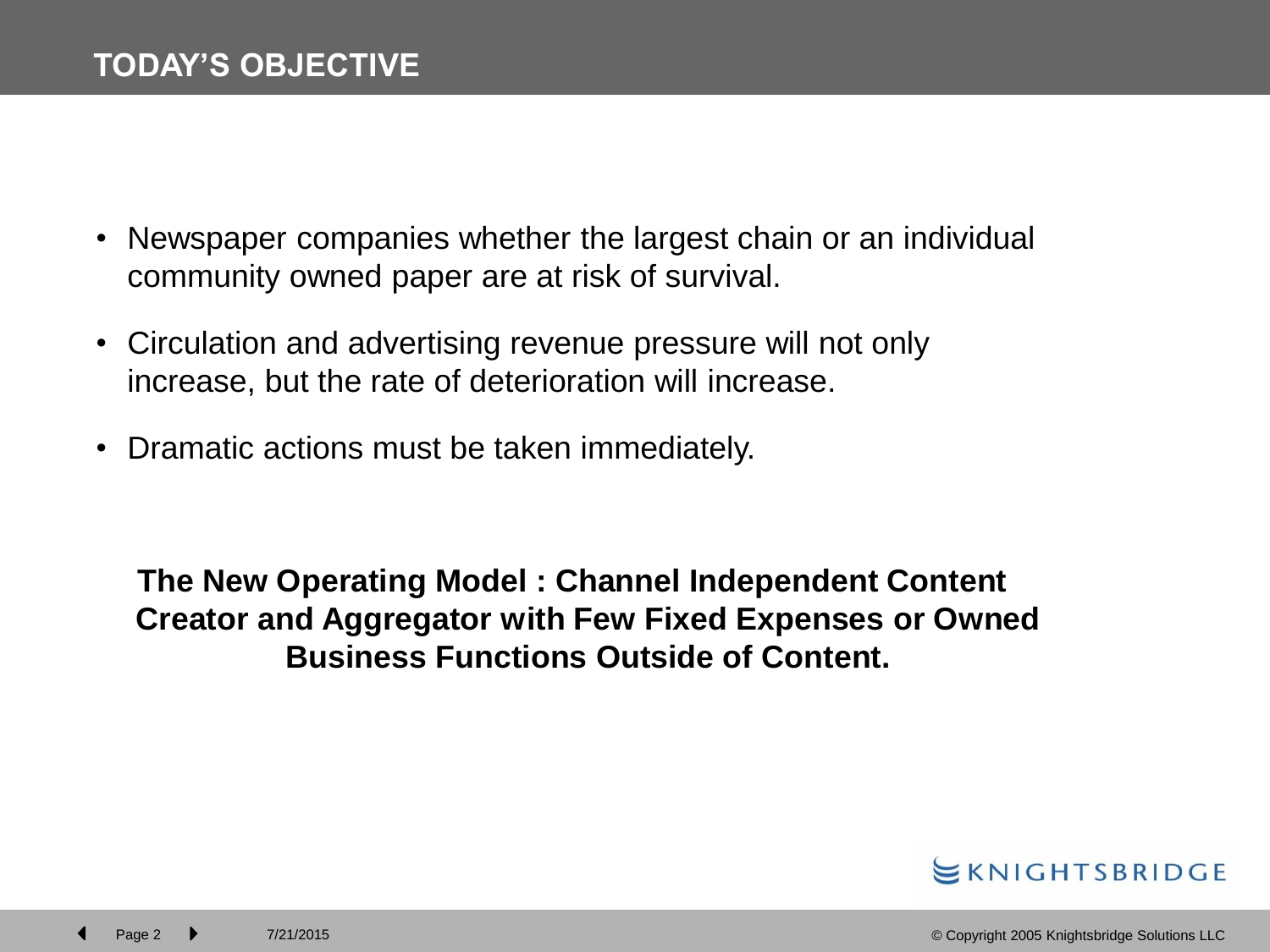- 1980, 1750 newspapers in the U.S.
- 2006, 1,457 newspapers in the U.S. 17 percent decline.
- JOA's
- Consolidation i.e. Knight Ridder
- Shareholder pressure i.e. Tribune Company

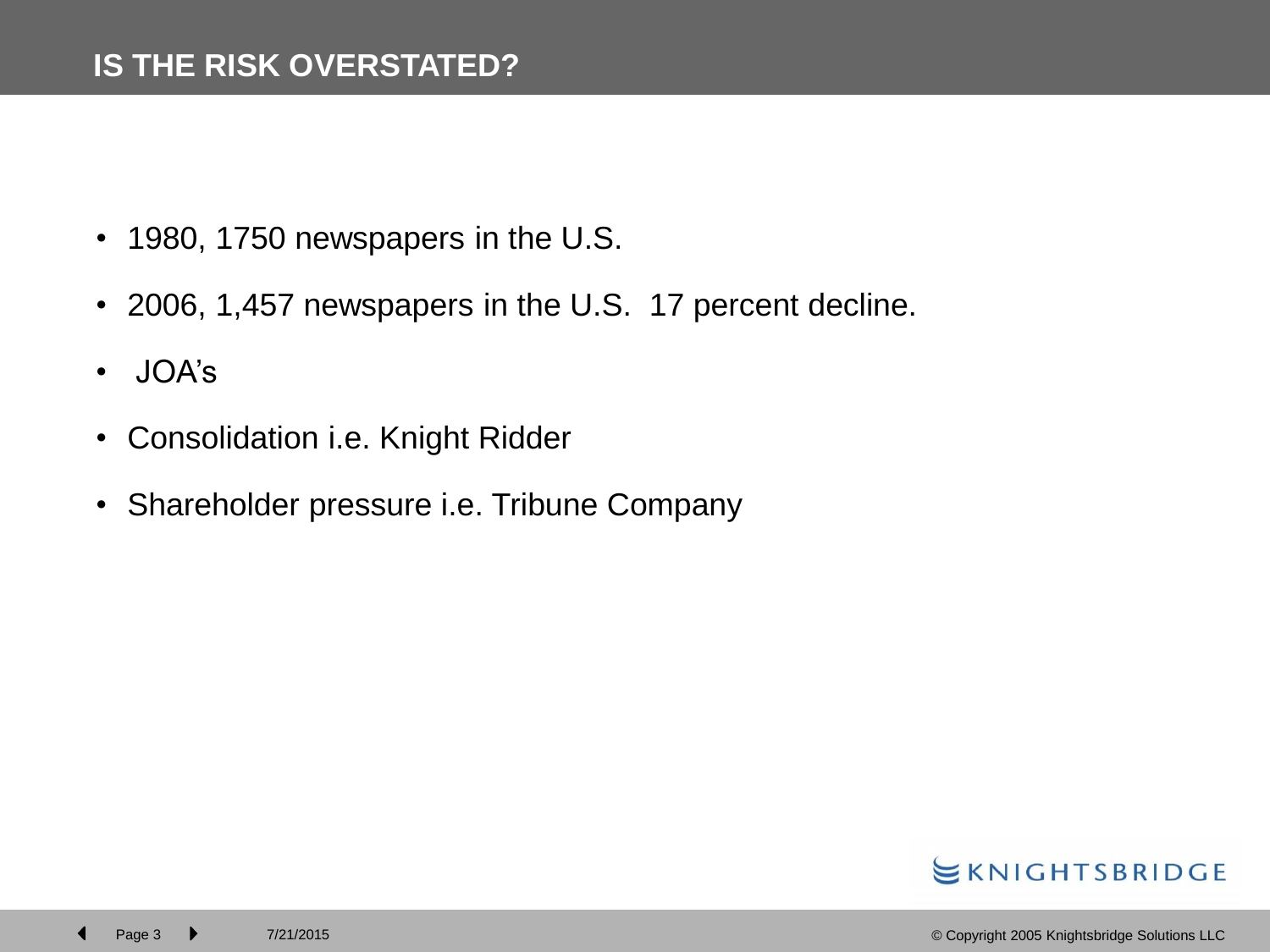#### **NEWSPAPER PENETRATION (PRINT) WILL CONTINUE TO DECLINE**

- 1. Fragmentation
- 2. Commoditization
- 3. Mobilization and Instant Gratification
- 4. Disintermediation
- 5. Yield Perception



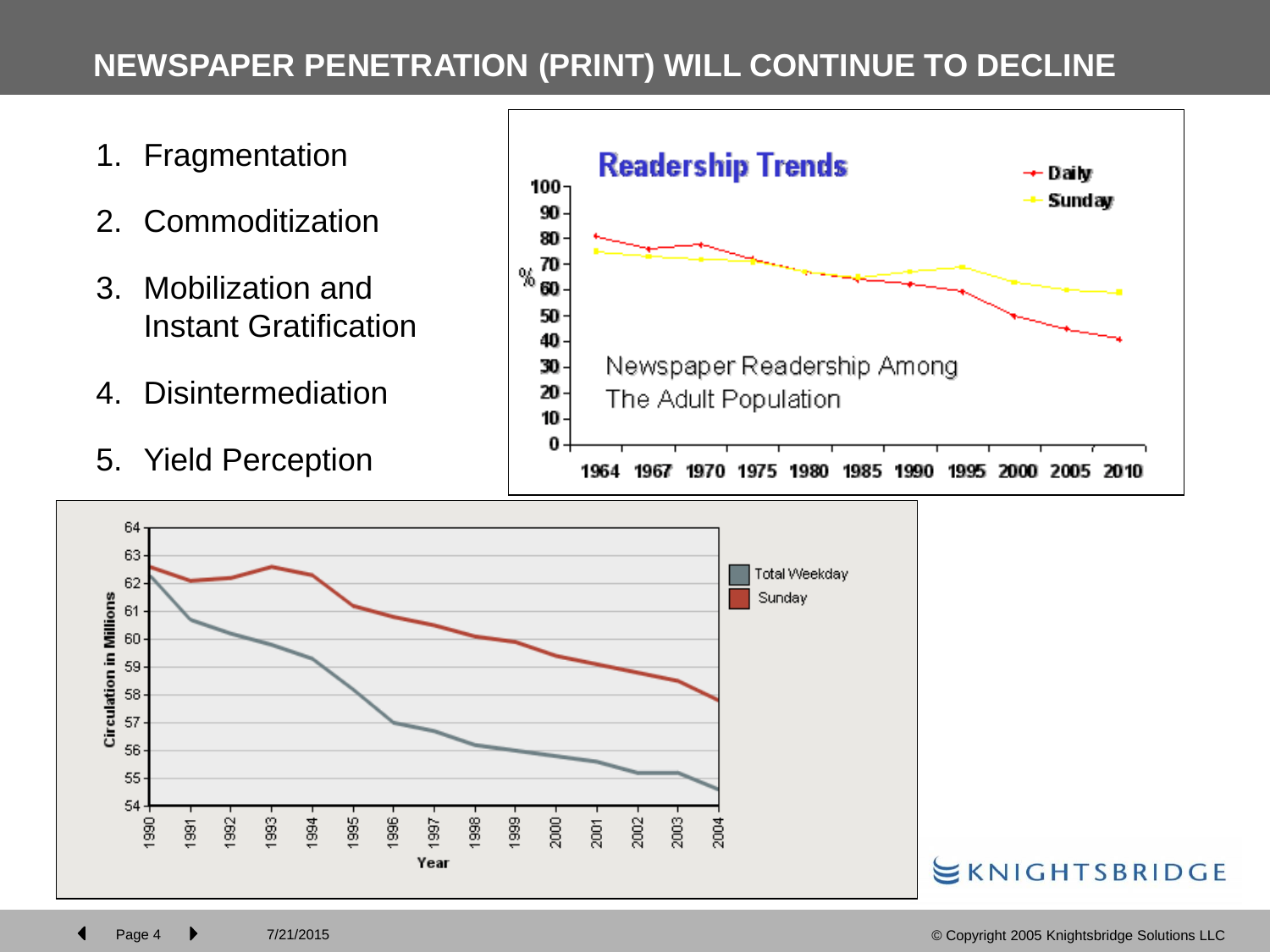### **DECLINE IS SEEN IN VIRTUALLY EVERY DEMOGRAPHIC**





*Source: State of the News Media, 2006*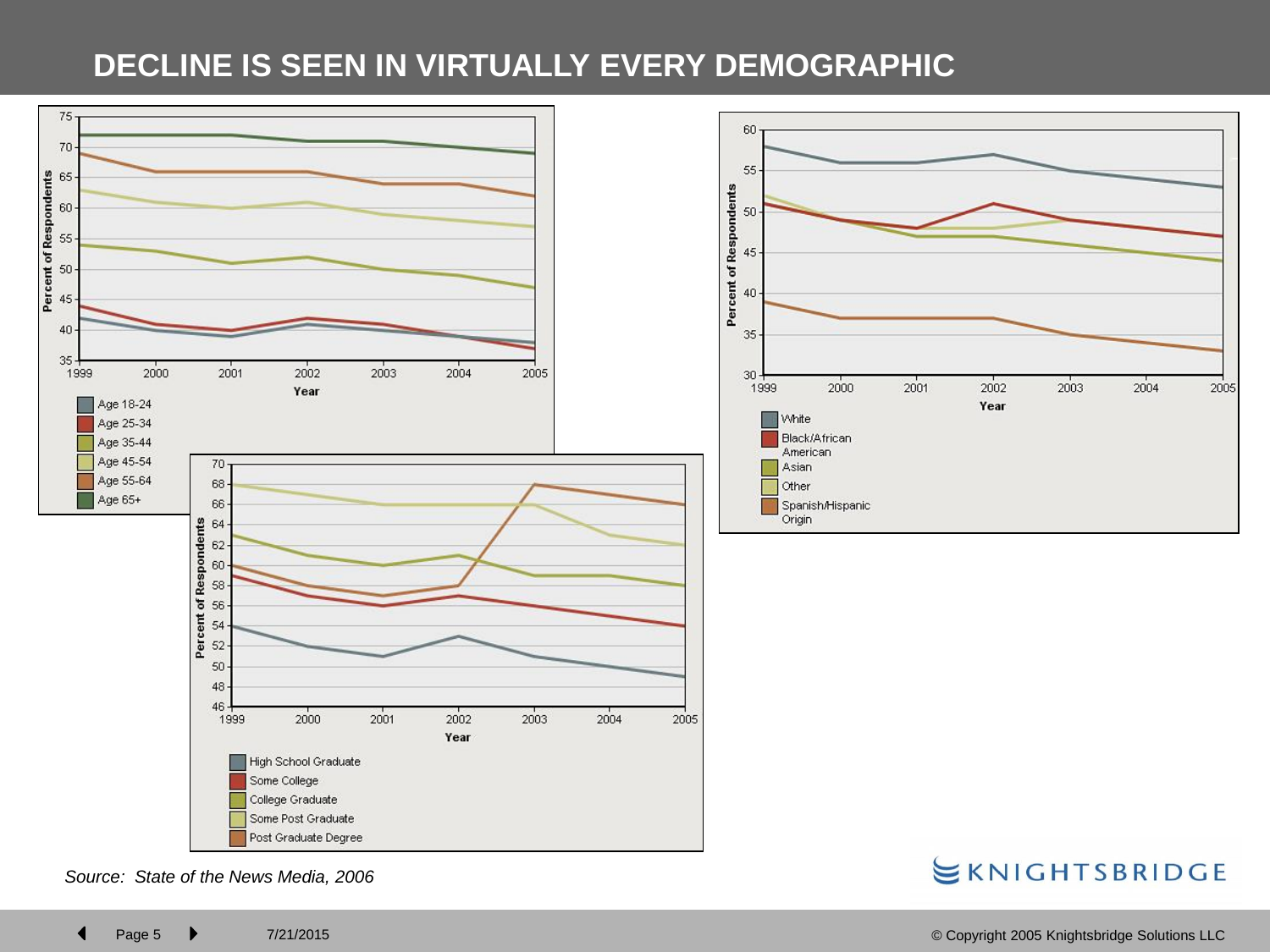#### **REACH OF NEWSPAPER PRODUCT PORTFOLIO INCREASING**

- Audience of overall publishing portfolio increasing
	- Newspaper
	- E-Newspaper
	- Website
	- Blogs
	- Podcasts / VOD
- However
	- Non print revenue per impression is a fraction of print product
- Meanwhile Print product asset/capital intensive
	- Print product operating cost per impression high
	- Print product fixed cost intensive

#### **For these reasons, the traditional newspaper business model is no longer sustainable.**

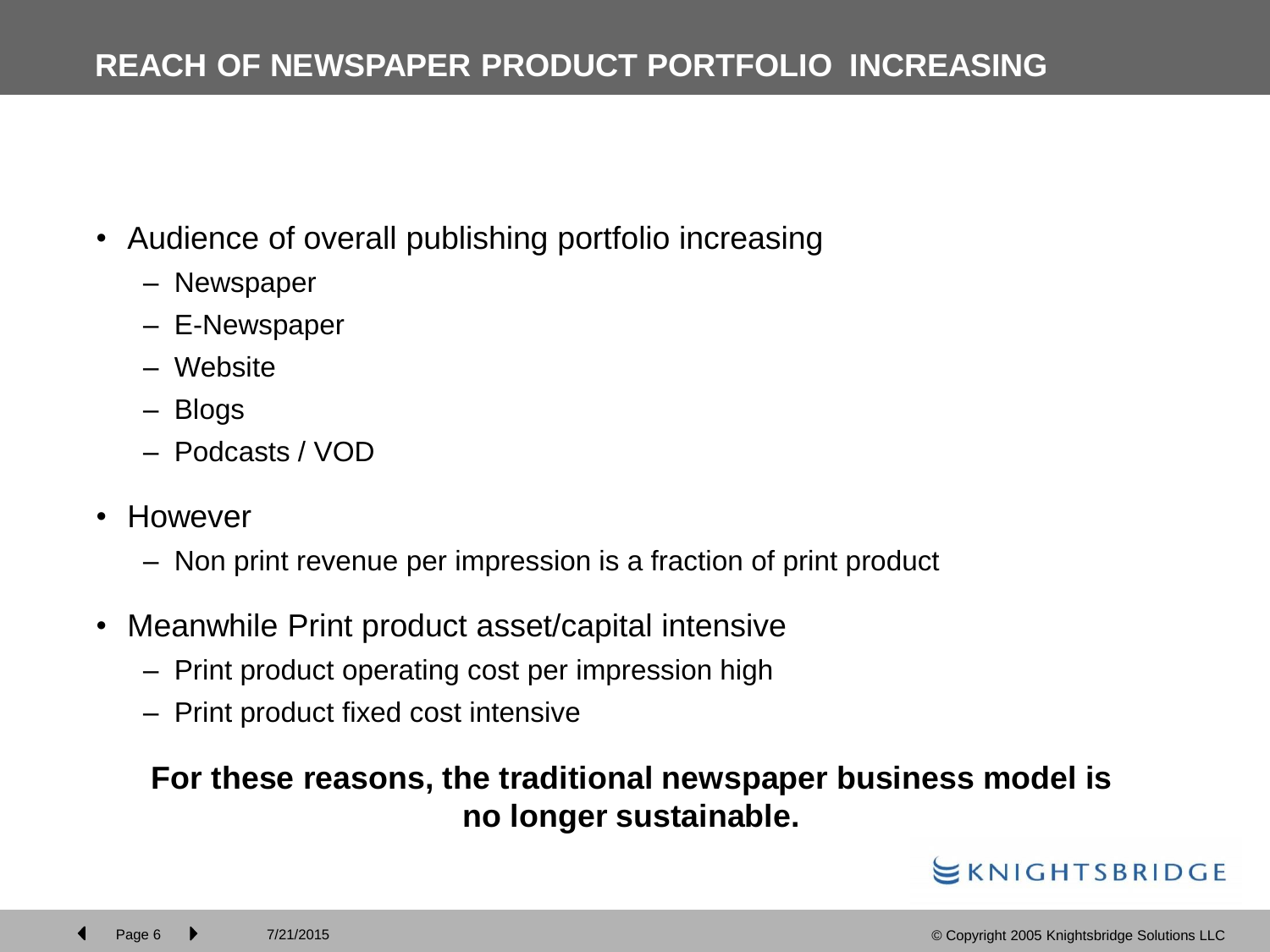#### **OPERATING MODEL OF THE FUTURE - PRECEPTS**

- **1. Content is King**. Must become a multi-media/platform publishing company that is not limited by the fixed expenses typical of the current business model.
- 2. Publishing company is channel independent. We create and aggregate information – regardless of the delivery channel.
- 3. Most non-content business functions should be centralized and outsourced, thereby, converting them from fixed to variable expense.
- 4. Must have flexible, variable expense driven operating model with decreased financial exposure resulting from shifting consumer media behavior.
- 5. Past asset/capital intensive model becomes nimble to invest in value creation.
- 6. Change must be drastic and driven from the top. This is not the time to build consensus. With change will be some pain.

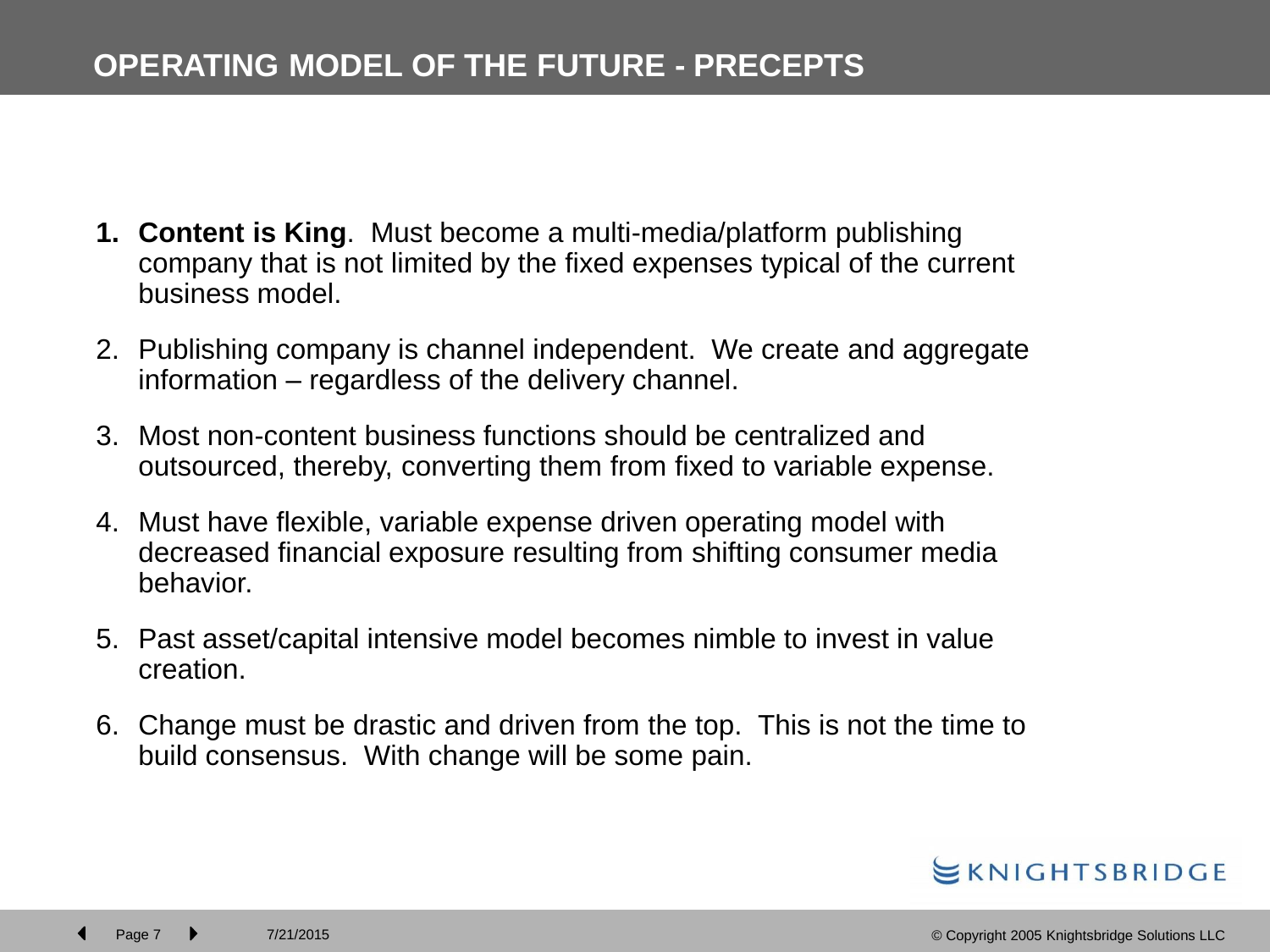- Theme: Protect the **local** editorial function. This is the core asset of the newspaper, but make it channel independent.
- People and Process
	- Concentrate on local/community news. National content has been commoditized and is too readily available real-time.
	- Provide the tools, budget and personnel to create and aggregate information in **channel independent** format; textual or a/v – but all digital.
	- The day has arrived where a publishing company does not necessarily need to own a television license to provide a/v content (podcasts, on-demand, youtube.com)
- Technology
	- Digital asset management. Centralize the technology platform used by editorial through one **enterprise platform**, web enabled and hosted by a third party provider.

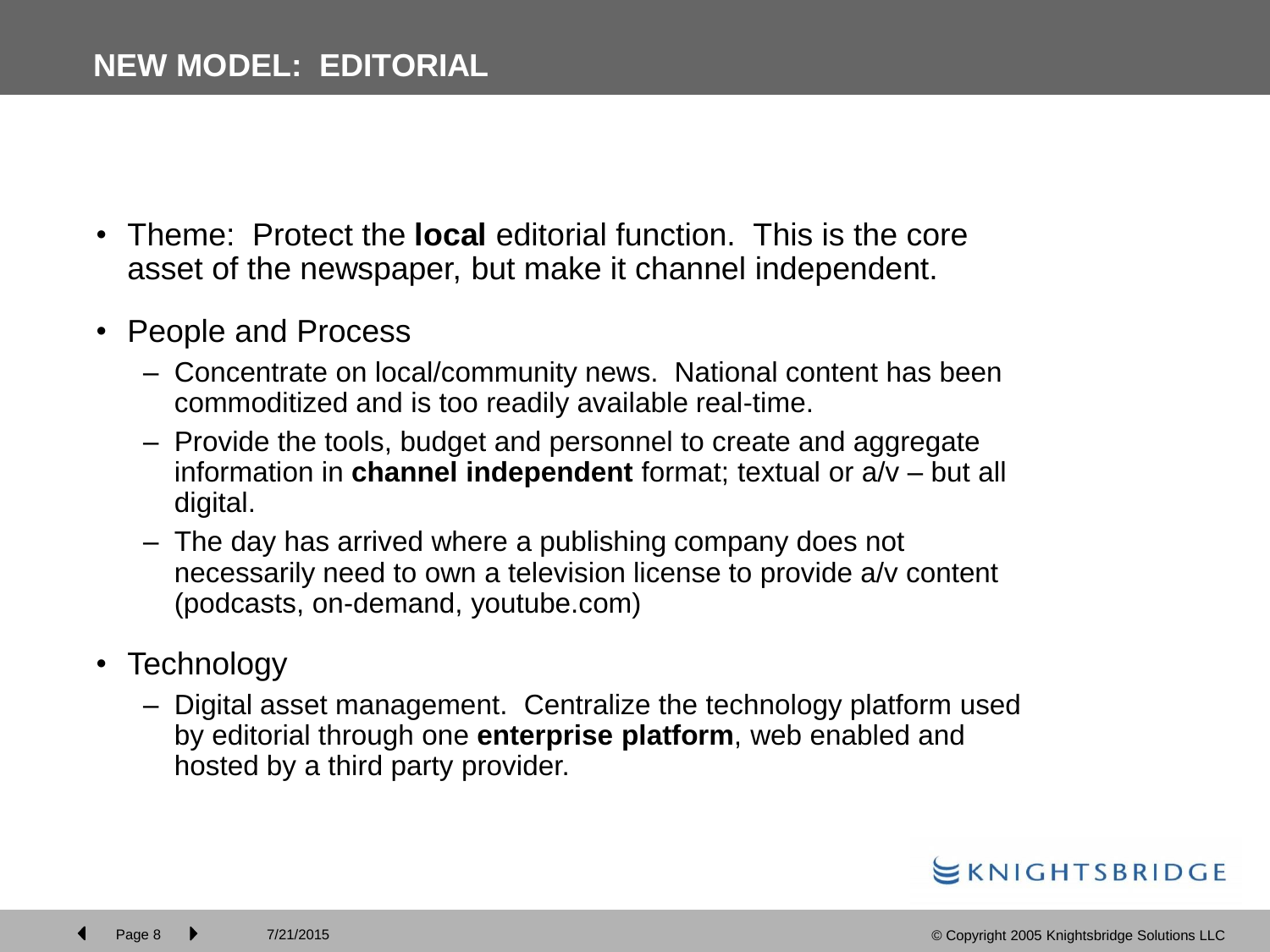- Theme: Centralize and outsource all accounting functions across the enterprise.
- People and Process
	- Many functions such as payroll (which should be outsourced), purchasing, and accounts payable have been centralized.
	- Now, the last remaining functions advertising billing and subscription billing – must be centralized and outsourced.
- Technology
	- Application Service Provider (ASP) model.
	- The technology platform for all accounting functions should be a central, enterprise-wide, web enabled platform hosted by a third-party and supported by enterprise business intelligence architecture.

## **Deloitte.**



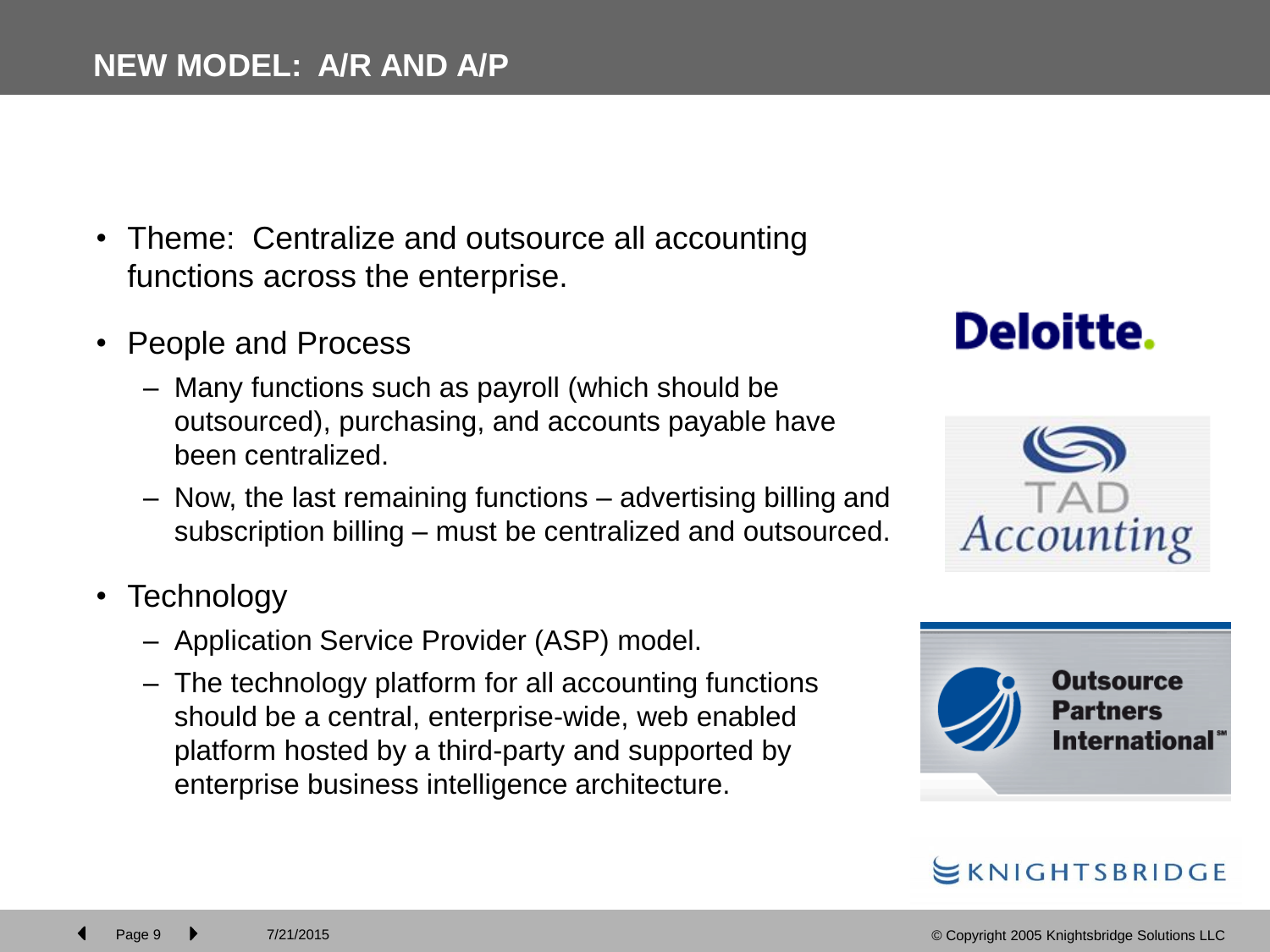- Theme: Centralize circulation customer service and subscription marketing across the enterprise than phased outsourcing.
- People and Process
	- Outsource customer service. Options include off-shore, near-shore and home-shore.
	- Centralize the circulation subscription marketing function across the enterprise.
	- Once centralized, most of the marketing science process can be outsourced to a direct marketing agency with experience in acquisition and retention marketing.
- Technology
	- Application Service Provider (ASP) model.
	- Customer service supported by enterprise-wide CRM platform, web enabled, hosted by a third party.
	- Subscription marketing supported with enterprise-wide marketing technology platform, web-enabled, hosted by a third-party.







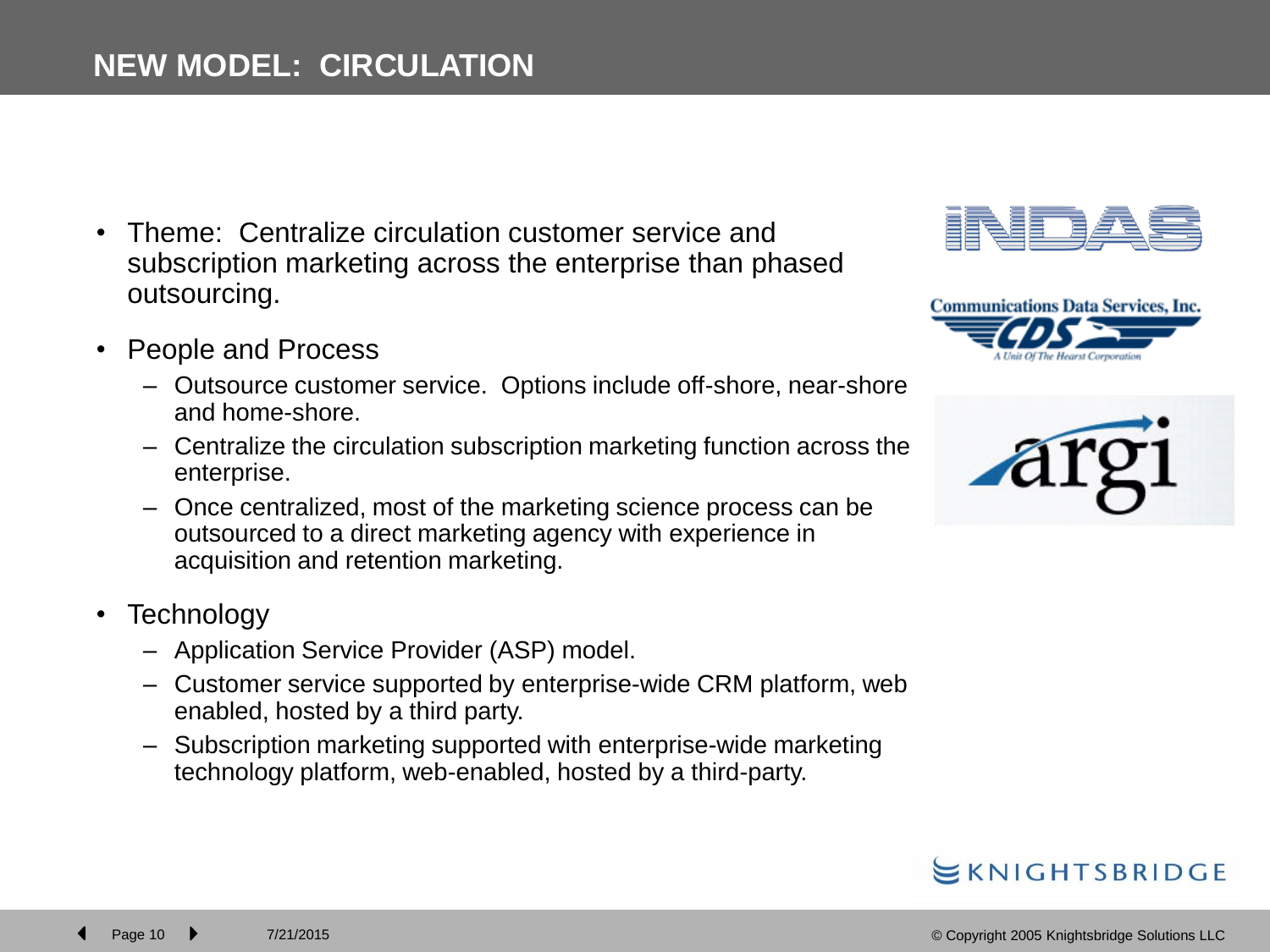- Theme: Sell reach via local and national sales representation. Outsource private party classified and national Internet.
- People and Process
	- Publishing companies must base their advertising sales process on overall reach, not print circulation. ROP becomes Run of Product (newspaper, e-paper, web, video).
	- ABC change to reach or divert to other audit mechanisms.
	- Advertising sales remain a local function, with a strong national sales force representing the entire chain.
	- Internet advertising sales **should not** be sold by a separate sales force. Again, the local advertising sales representatives are selling reach, which is a combination of products throughout the chain.
	- Publishing company must open themselves up to the advertising sales and delivery mechanisms of some of the larger Internet players like Google and Yahoo.
	- Private party classified advertising should be centralized enterprise-wide and probably outsourced – most likely to the same third-party provider used for circulation customer service.
- Technology
	- Application Service Provider (ASP) model.
	- Classified platform should be centralized, web enabled and outsourced to a third party
	- Sales should be supported by an enterprise-wide sales force automation platform, web enabled and hosted by a third party.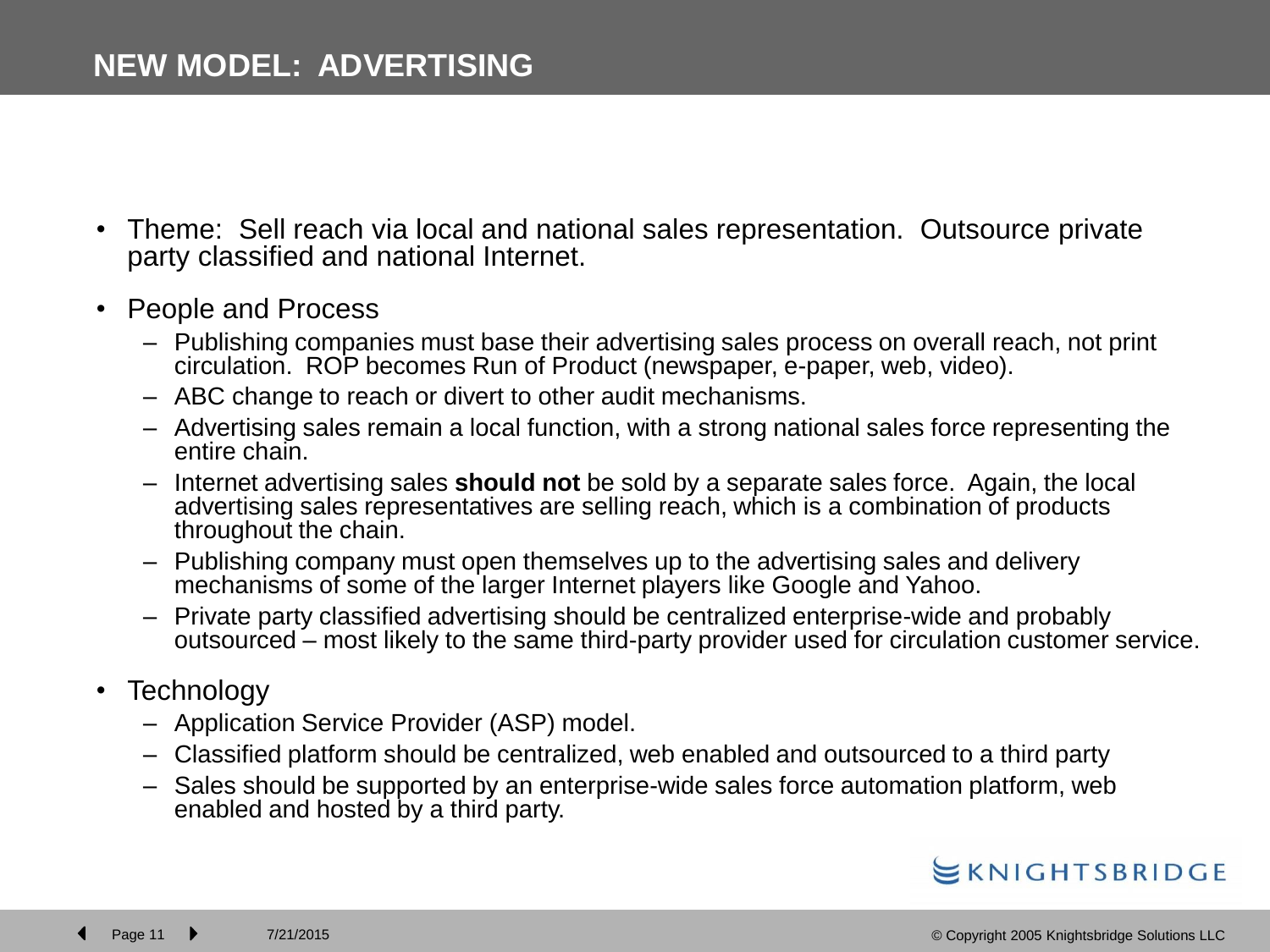- Theme: Must become 100% fully digitized/paginated. Centralize and outsource advertising production.
- People and Process
	- As newspaper chains become fully paginated, outsourcing production becomes less of an issue.
	- Local advertisers still have a demand for advertising production, whether print or website.
	- Several newspapers have shown successfully that this business process can and should be outsourced to a third party.

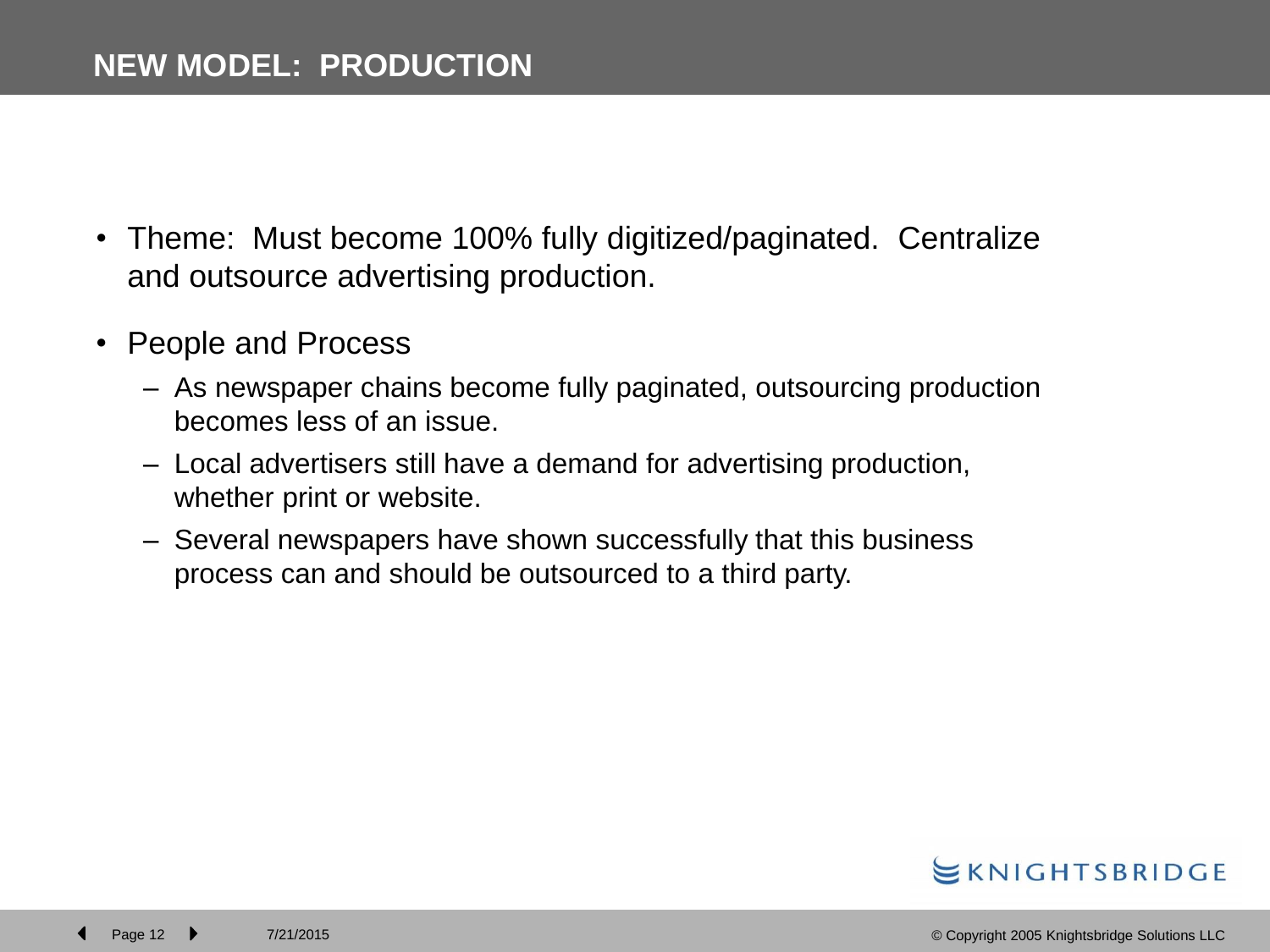- Theme: Outsource manufacturing/printing
- People and Process
	- Outsource the printing business function.
	- Yes, divest your printing facilities. Firms that specialize in printing are better suited to optimize other potential revenue from these fixed assets while, on a contract basis, providing the day-to-day printing needed for the daily newspaper.
	- Smaller newspapers should outsource to larger metro's (who in turn should outsource to a third party).
	- Newspapers will be surprised at the interest level shown in the RFP process.

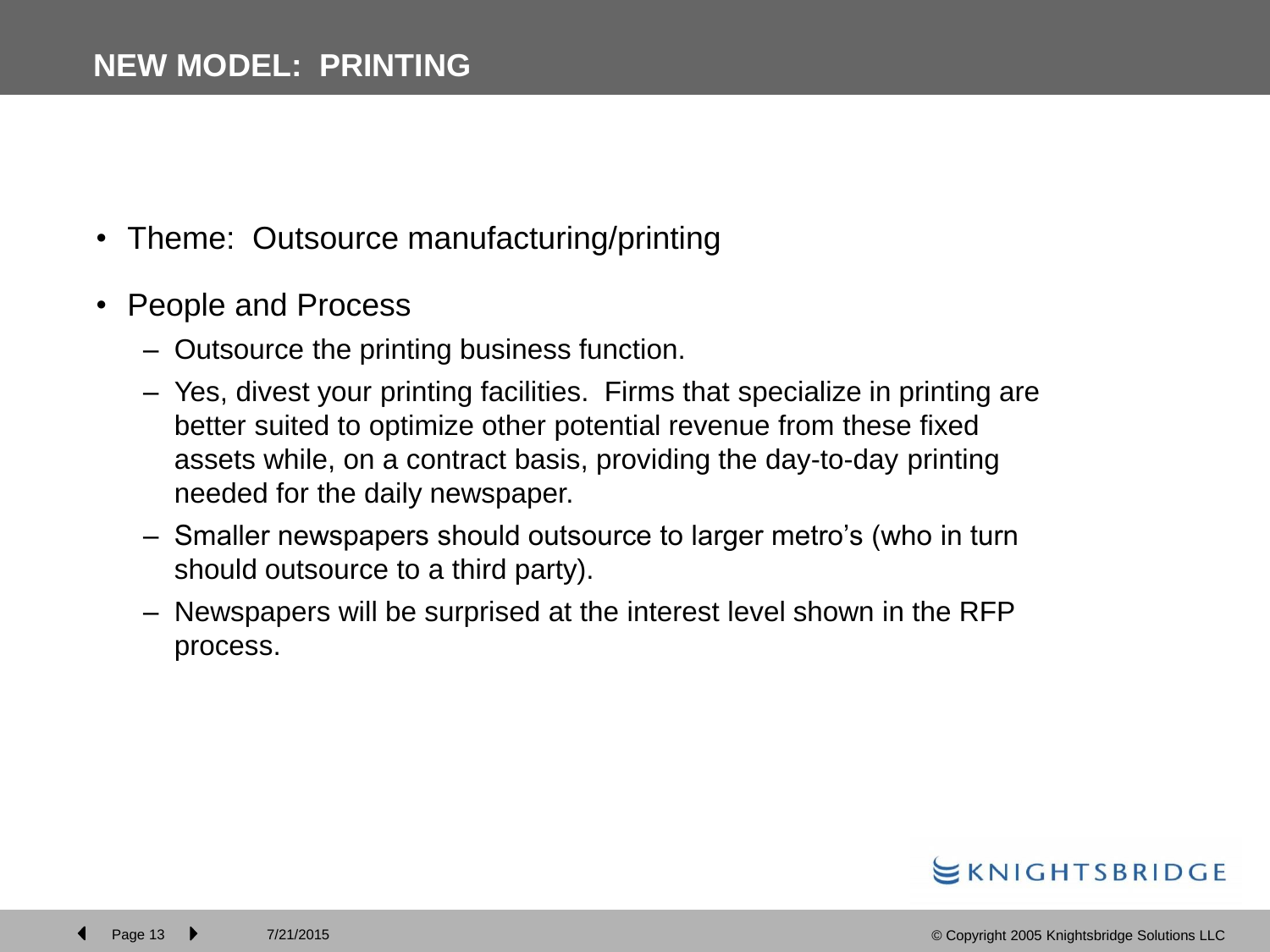#### **OUTSOURCE PRINTING NOT UNPRECENDENTED**

- 3<sup>rd</sup> party contract printing common in Europe
- Centralized, outsource printing growing in Canada
- International firms such as Transcon are expanding in the US (SF Chronicle)
- Smaller newspapers should outsource to metro's



### Transcon to print S.F. Chronicle

By Chuck Moozakis Editor-In-Chief

Canadian newspaper and publications printer Transcontinental Inc. last month said it will begin printing the San Francisco Chronicle in a new Bay Area plant to be in operation in spring 2009.



At Transcontinental Metropolitan, a Goss Mainstream 80 was erected in a new plant built to produce the French-language

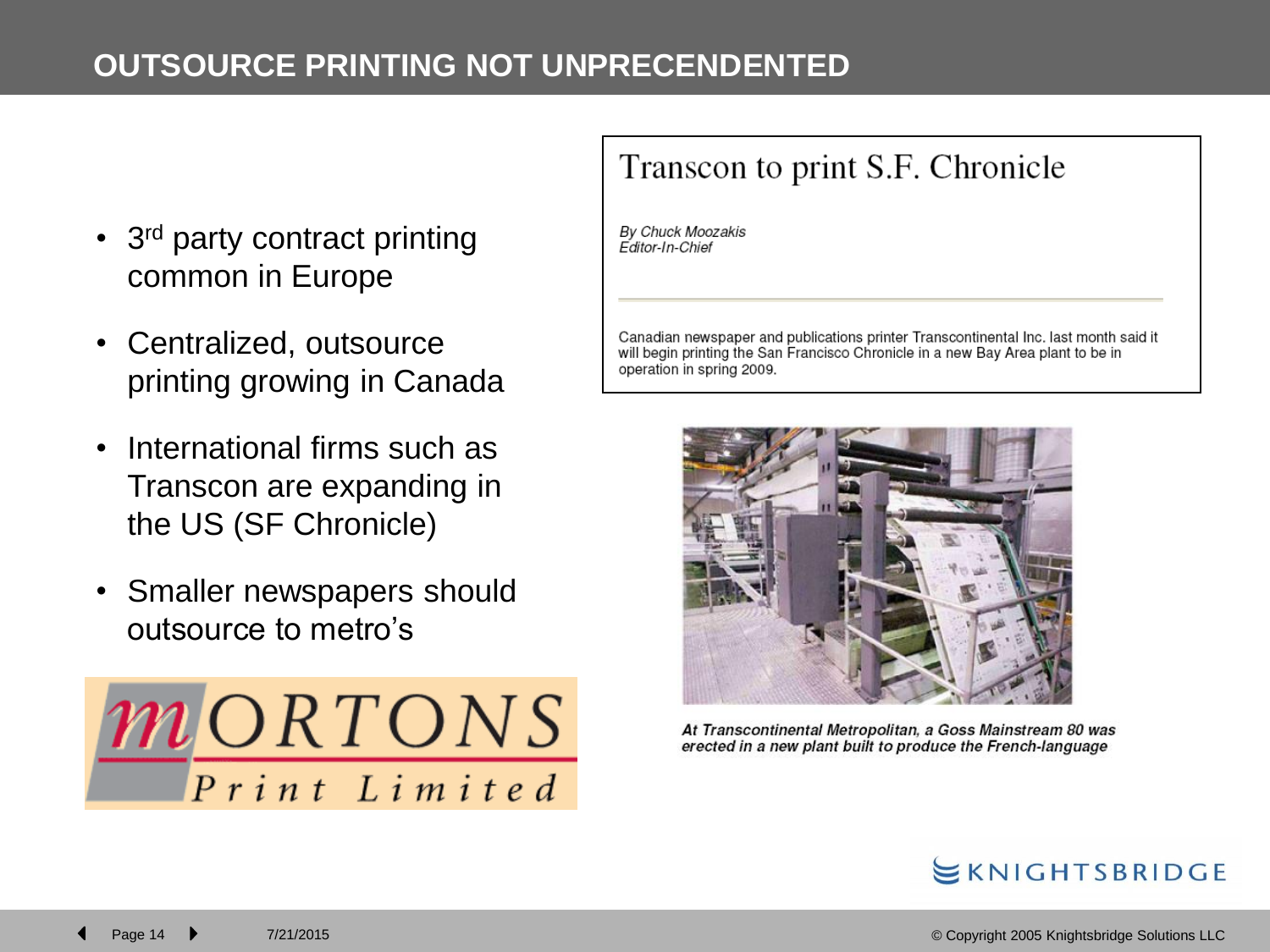- Theme: Outsource the print distribution business function
- People and Process
	- Outsource the distribution business function.
	- Yes, divest your distribution facilities.
	- As with printing, firms that specialize in distribution are better suited to optimize an ROI on these assets. Meanwhile, these firms can provide a newspapers print distribution on a contract basis.





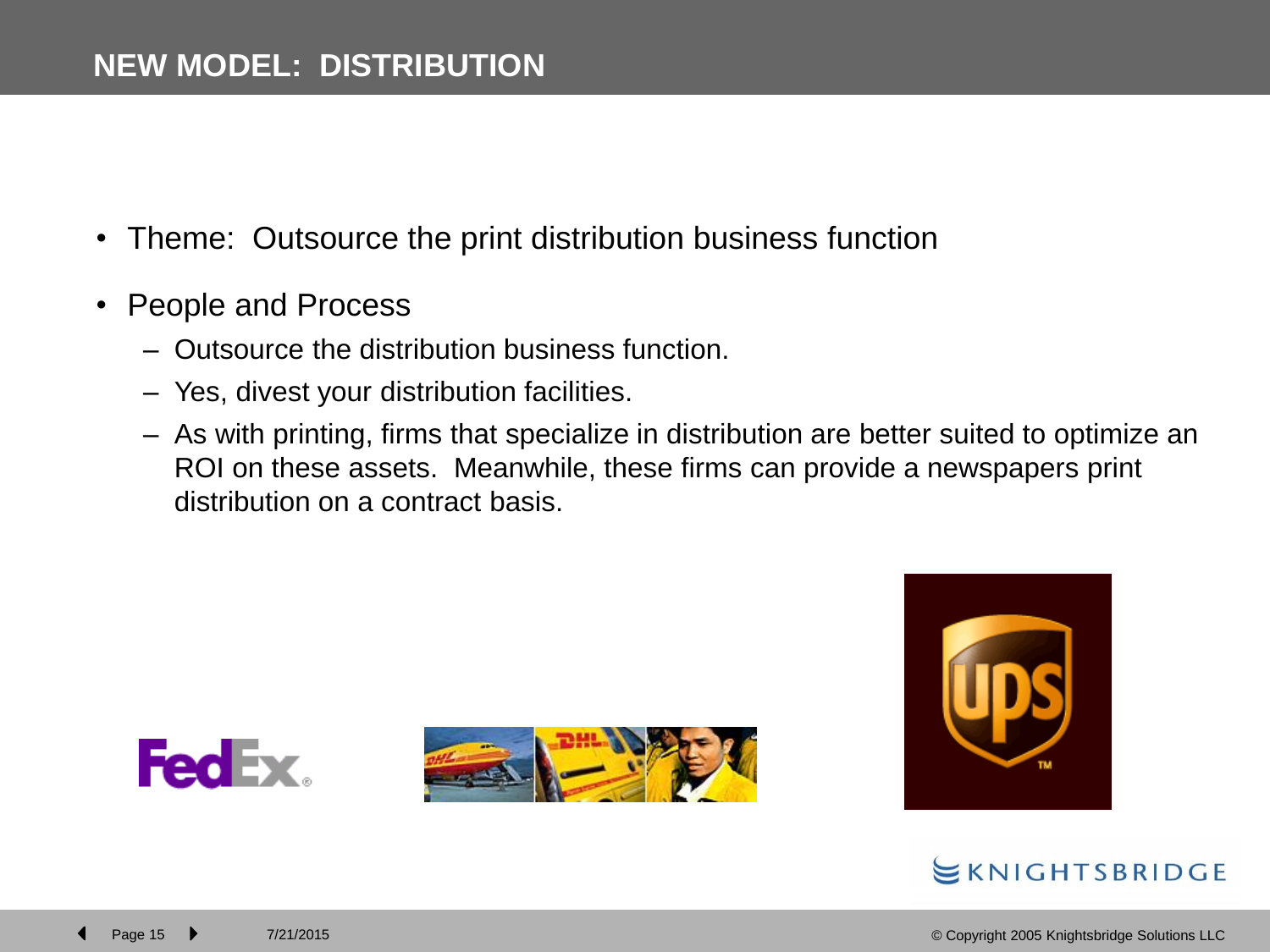- Theme: Publishing companies should own the data not the application. Let others run the technology infrastructure.
- Where business functions have been outsourced, most associated applications will be owned by the BPO. Applications must be web-enabled. Data feeds back to the publishing company.
- Application Service Provider (ASP) model : no license fee / yearly maintenance. Pay per use.
- Owned by the publishing company:
	- Editorial application / Digital asset management
	- Enterprise data warehouse and business intelligence platform
		- Information feeds from every outsourced business function/technical application
	- However, even these are still hosted and managed by a third party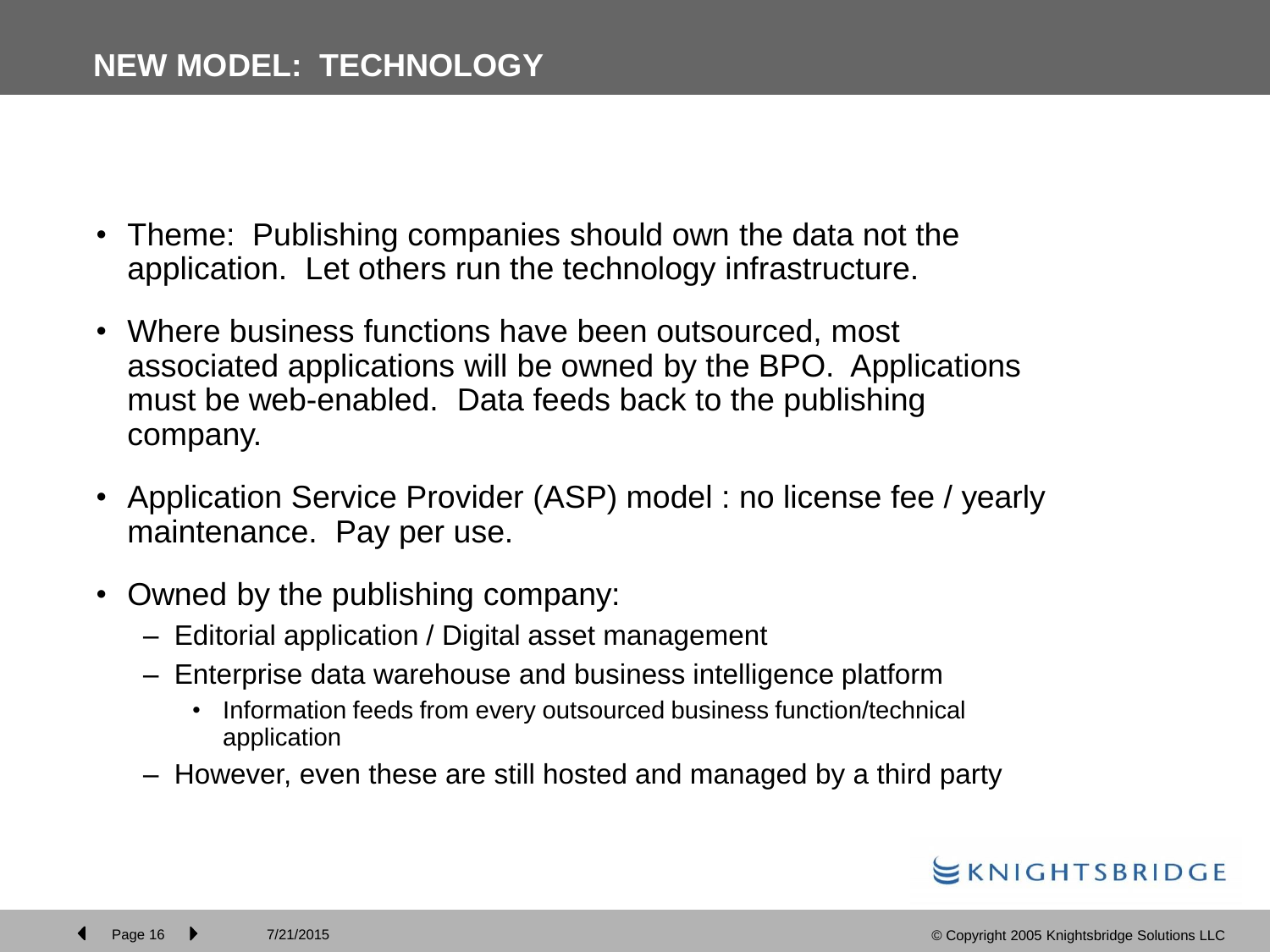#### **TECHNOLOGY OUTSOURCE/ASP NOT UNPRECEDENTED**

- Technology outsource/application service provider common in other industries.
- Major horizontal applications now entirely web-enabled - SAP, Siebel.
- Publishing platforms now/soon 100% web-enabled.

AdStar to Provide Web-based Classified Ad Transaction Services to Pacific Newspapers Inc., Publishers of The Vancouver Sun and The Province

British Columbia's Two Largest Daily Newspapers First in Canada to Implement AdStar's Web-based Ad Sales Solution

MARINA DEL REY, Calif., Jan. 4, 2007 -- AdStar, Inc. (Nasdaq: ADST), the leading provider of ecommerce transaction software and services for the advertising and publishing industries, today announced that Pacific Newspaper Group Inc., publishers of The Vancouver Sun and The Province, will integrate AdStar's Web-based ad transaction technology for the enhancement of the publications' print and



#### **NEWSPAPER AND MAGAZINE PUBLISHING WITH SAP<sup>®</sup> FOR MEDIA**

#### Aligning print media processes with commercial imperatives

Nothing is as old as yesterday's newspaper. And in the print media industry, schedules are invariably tight. A minor delay here, a slip-up there: seconds add up to minutes, minutes add up to hours. The press production process is business critical to the success of any print media company. A number of key disciplines are involved in the media production process: editing, filming & pre-press, printing. Discussions about where bottlenecks, delays, wastage and rework arise tend to waste even more precious time

Real-time process visibility into workflows and staff activity indicates the impending delays as well as spare capacity that can be deployed to keep the workflow balanced along the entire process chain. The ability to drill down to any required level of detail implies that root cause analysis is only a few mouse-clicks away. Instead of finger-pointing, all parties involved will be able to effectively contribute to business process optimization.

Aligning IT with the print media business

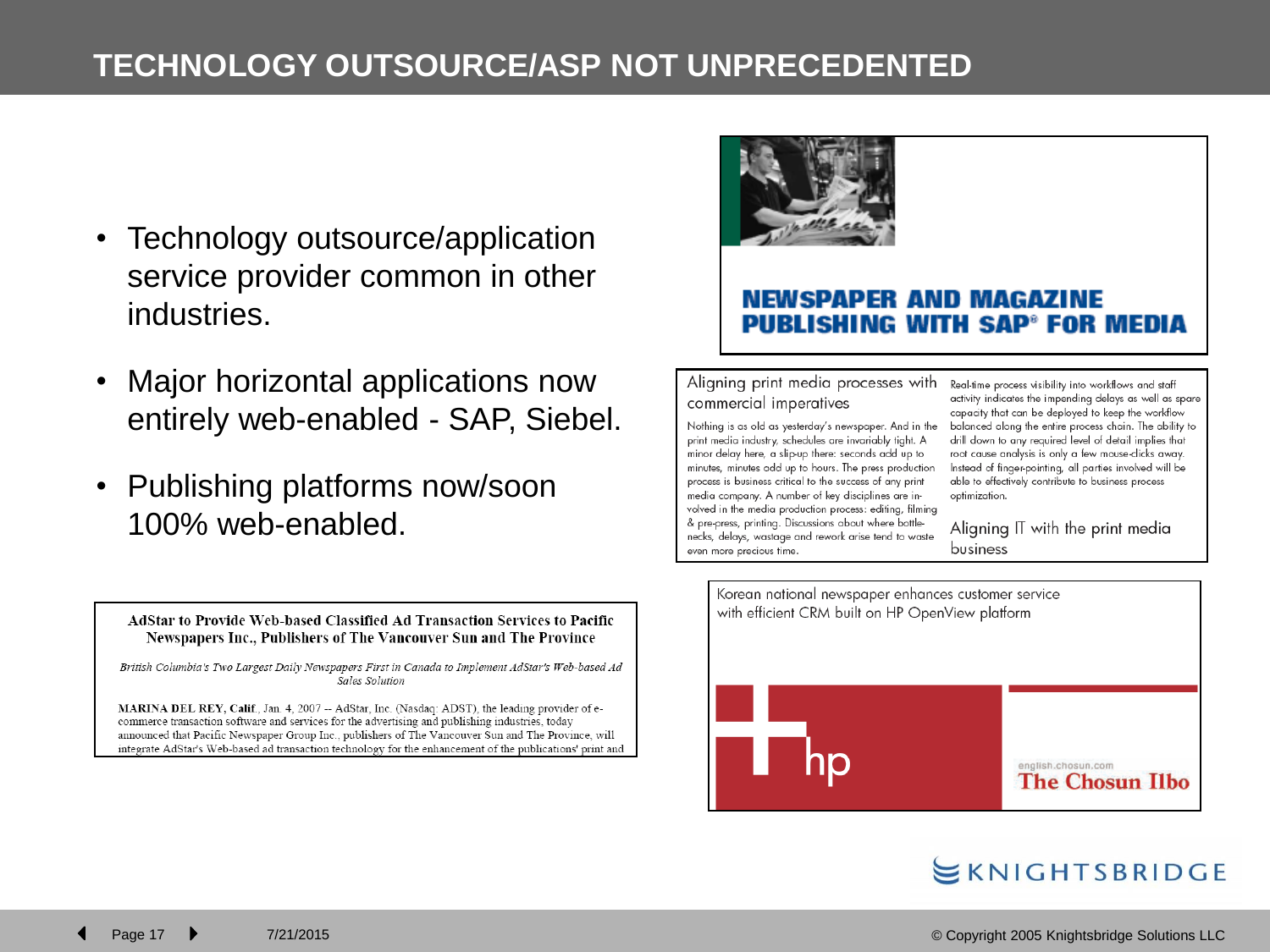#### **NEXT STEPS**



- Executive Level : Change Steering Group
	- Set expectation and timeframe
	- Marching orders
- Working groups formed by business function
- Business Requirements Documentation (BRD) by business function
- Formal vendor selection process